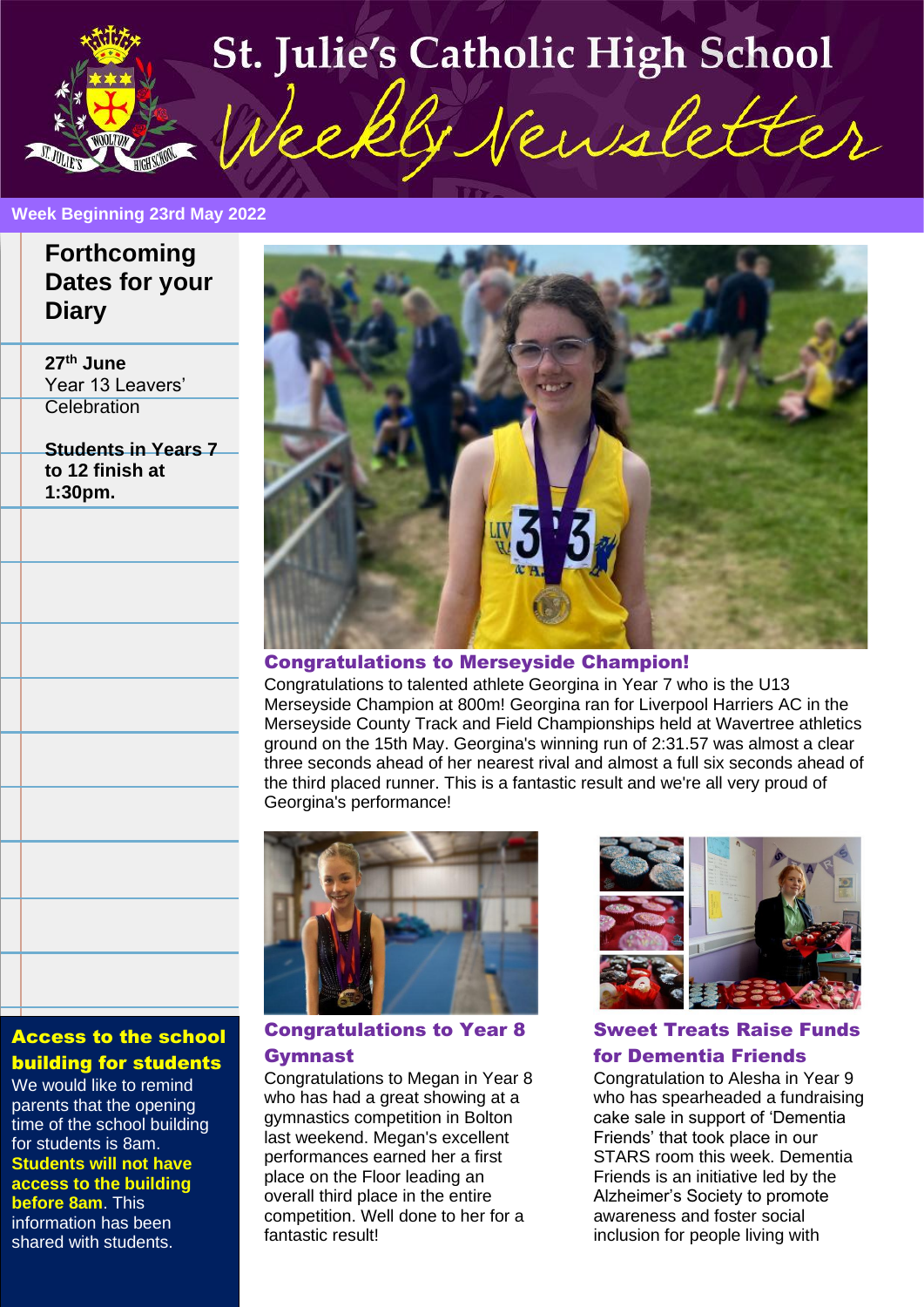You can click any of the hyperlinked names below to send an email.

#### **Progress Leaders**

Year 7: [Mrs K Monks](mailto:kmonks@stjulies.org.uk) Year 8: [Mrs L Rainey](mailto:lrainey@stjulies.org.uk)  **[Barwise](mailto:lrainey@stjulies.org.uk)** Year 9: [Mrs J Navarro](mailto:jnavarro@stjulies.org.uk) Year 10: [Miss C Corrigan](mailto:ccorrigan@stjulies.org.uk) Year 11: [Mrs C Maguire](mailto:cpeers@stjulies.org.uk) Sixth For[m: Mrs R Lyons](mailto:rkelly@stjulies.org.uk)

#### SENCO: [Mrs G Dooley](mailto:gdooley@stjulies.org.uk)

#### **Curriculum Leaders**

English: [Mrs M Bridges](mailto:mbridges@stjulies.org.uk) Maths: [Mrs L Gee](mailto:lgee@stjulies.org.uk) Science: [Dr O McGinn](mailto:omcginn@stjulies.org.uk) RE: [Miss T Hyland](mailto:thyland@stjulies.org.uk) MFL: [Ms H Mathison](mailto:hemathison@stjulies.org.uk) Humanities: [Mrs L Bashford](mailto:lbashford@stjulies.org.uk) Performing Arts (including PE): [Mrs J Walls](mailto:jwalls@stjulies.org.uk) Technology (including Health and Social Care): [Mrs](mailto:abell@stjulies.org.uk) A Bell

# **Why not visit our Websites?**

[St. Julie's Main Website](http://www.stjulies.org.uk/) [Chaplaincy Website](http://chaplaincy.stjulies.org.uk/) Chaplaincy Instagram: stjulies<sub>125</sub>

dementia. The sale recognises dementia awareness week, and we'd like to thank everybody who showed their support by buying a cake!

# Year 13 Leavers'

## **Ceremony**

On Friday 27<sup>th</sup> June our Year 13 students will participate in their Leavers' Mass. To allow staff members to join the celebration, **teaching for other students in Years 7 to 12 will finish at 1:30pm and students will be dismissed for the day.**



# Helping Your Child Manage Exam Stress

We've shared lots of material about supporting your child through the stressful exam period, but this page [from Young Minds](https://www.youngminds.org.uk/parent/blog/how-to-help-your-child-manage-exam-stress/) is a quick and helpful read with top tips.



## Year 12 Round Off Exam Performances!

Our Year 12 Drama students have completed their exam performances with the final group performance taking place this week. The illness delayed staging of "Spice Up Your Life" - a play about a group of old school friends reuniting for a Spice Girls reunion tour - drew an exclusive and enthusiastic audience who gave fantastic support to the students rewarding their hard work in preparation.



## Lolly Ice Sales Raise Over £200

Thanks to the success of our first fundraising lolly ice sale students decided to keep going and have now raised a remarkable £236.21 for Children In Need. The sale was in celebration of the Notre Dame value of 'Joy', because everybody loves a lolly ice on a hot day!



## A Taste of University with LJMU

Liverpool John Moores University are opening registrations from Year 12 students for their 2022 Summer University programme.

This exciting event will give student the opportunity to experience what university is like with taster lectures, seminars and live the life of an LJMU student for a few days. During the LJMU Summer University students will:

- Attend live lectures and seminars with LJMU academics
- Sample university life in **Liverpool**
- Complete interactive tasks arranged by our tutors
- Have opportunities to further enhance their university and career preparation
- Stay in student accommodation
- Speak to current LJMU students about their experiences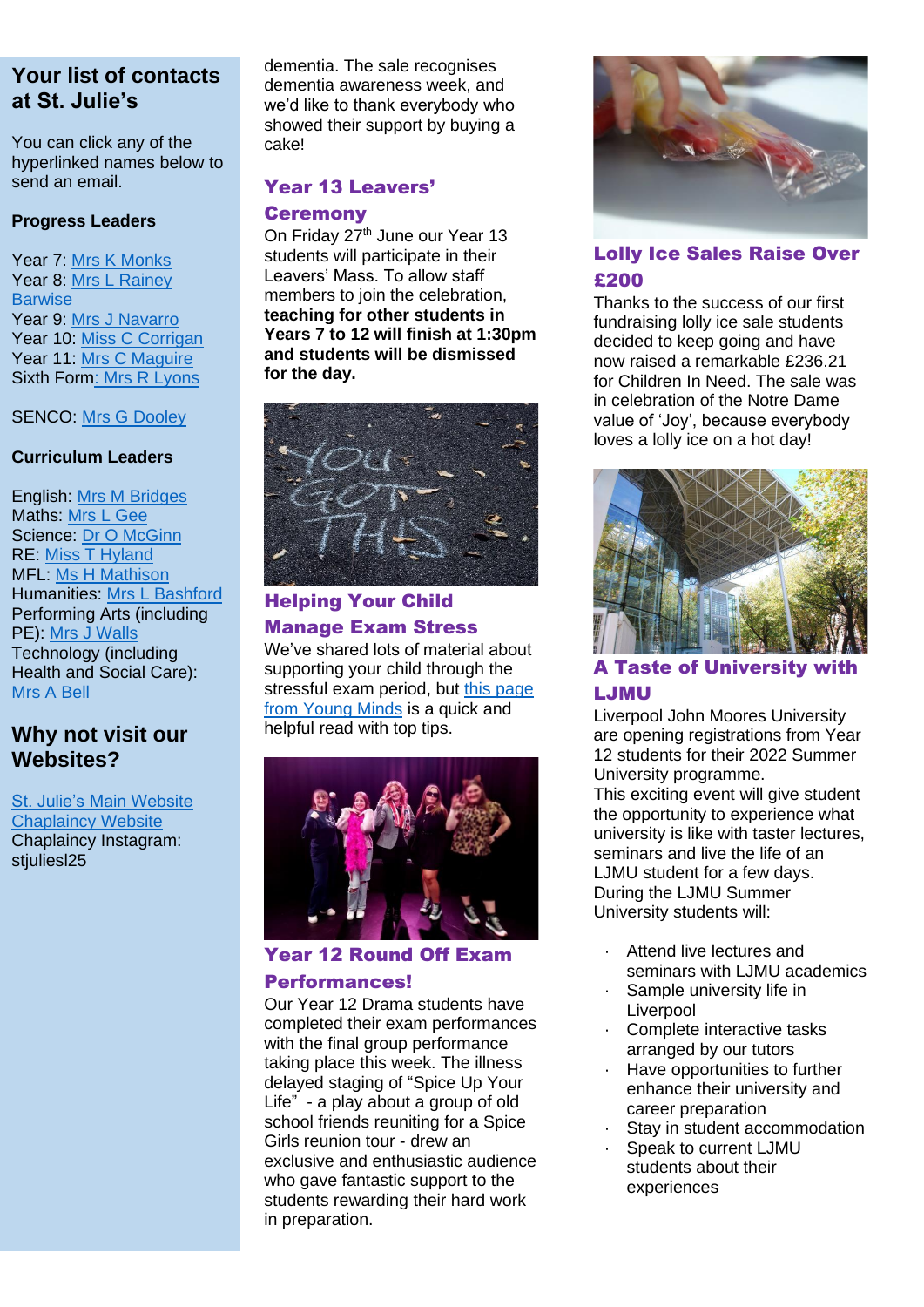You can click any of the hyperlinked names below to send an email.

## **Progress Leaders**

Year 7: [Mrs K Monks](mailto:kmonks@stjulies.org.uk) Year 8: [Mrs L Rainey](mailto:lrainey@stjulies.org.uk)  **[Barwise](mailto:lrainey@stjulies.org.uk)** Year 9: [Mrs J Navarro](mailto:jnavarro@stjulies.org.uk) Year 10: [Miss C Corrigan](mailto:ccorrigan@stjulies.org.uk) Year 11: [Mrs C Maguire](mailto:cpeers@stjulies.org.uk) Sixth For[m: Mrs R Lyons](mailto:rkelly@stjulies.org.uk)

SENCO: [Mrs G Dooley](mailto:gdooley@stjulies.org.uk)

## **Curriculum Leaders**

English: [Mrs M Bridges](mailto:mbridges@stjulies.org.uk) Maths: [Mrs L Gee](mailto:lgee@stjulies.org.uk) Science: [Dr O McGinn](mailto:omcginn@stjulies.org.uk) RE: [Miss T Hyland](mailto:thyland@stjulies.org.uk) MFL: [Ms H Mathison](mailto:hemathison@stjulies.org.uk) Humanities: [Mrs L Bashford](mailto:lbashford@stjulies.org.uk) Performing Arts (including PE): [Mrs J Walls](mailto:jwalls@stjulies.org.uk) Technology (including Health and Social Care): [Mrs](mailto:abell@stjulies.org.uk) A Bell

# **Why not visit our Websites?**

[St. Julie's Main Website](http://www.stjulies.org.uk/) [Chaplaincy Website](http://chaplaincy.stjulies.org.uk/) Chaplaincy Instagram: stiuliesl25

Take part in fun activities outside of the academic workshops

· **Students who fully complete the Post 16 (Yr 12) Summer University may be eligible for a reduced offer if they apply to LJMU for 2023 entry.** Click here to [register](https://r1.dotdigital-pages.com/p/2SCX-AYT/ljmu-summer-university-22) your interest in

the LJMU Summer [University](https://r1.dotdigital-pages.com/p/2SCX-AYT/ljmu-summer-university-22) 2022



## National University Week 2022

National [University](https://careermap.us7.list-manage.com/track/click?u=ad6ea66c62b50396e776ca853&id=41d5575300&e=b632c4bf6c) Week is taking place from 23-27 May and is aimed at students considering University as their next step, but are unsure of how to choose the right course and the right place to study. The live event, managed by careermap.co.uk, features some fantastic sessions lined up over the week from UCAS, Prospects and The Student Room giving application advice, plus great sessions with Nottingham Trent University, College of Fashion & Design, and the University of Liverpool to name a few, all delivering live session with Q&A to answer those burning questions on anything to do with University life. You can get more information about the events [here.](https://nationaluniversityweek.co.uk/events/)

## Careers Updates

This week we've got updated information on Construction apprenticeships as well as some great opportunities for free webinars on access Medicine and Dentistry courses. All the information and more is on our [Careers Website.](http://careers.stjulies.org.uk/)



# Recommended Read for **May**

This month's recommended read is 'The Maze Runner' from our author of the month, James Dashner.

## *SEE THE FILMS. READ THE BOOKS.*

## *ENTER THE MAZE ...*

*When the doors of the lift crank open, the only thing Thomas remembers is his first name. But he's not alone.*

*He's surrounded by boys who welcome him to the Glade – a walled encampment at the centre of a bizarre and terrible stone maze. Like Thomas, the Gladers don't know why or how they came to be there – or what's happened to the world outside.*

*All they know is that every morning when the walls slide back, they will risk everything – even the Grievers, half-machine, half-animal horror that patrol its corridors, to try and find out ...*

## Parking

Can we please remind people that:

- There is no on-site parking for parents or carers
- Parking is not allowed on the yellow 'zig-zags' in Woolton Street or on double yellow lines, including those on Speke Road between Watergate Lane and Manor Road
- Please also do not use parking facilities reserved for the use of other organisations, such as Woolton Day Nursery

All local schools and nurseries have asked their School Liaison Police Officers to support in ensuring that no young person is put at risk of harm by illegal or inappropriate parking. There is ample free, safe and legal parking available on High Street, a two minute walk from the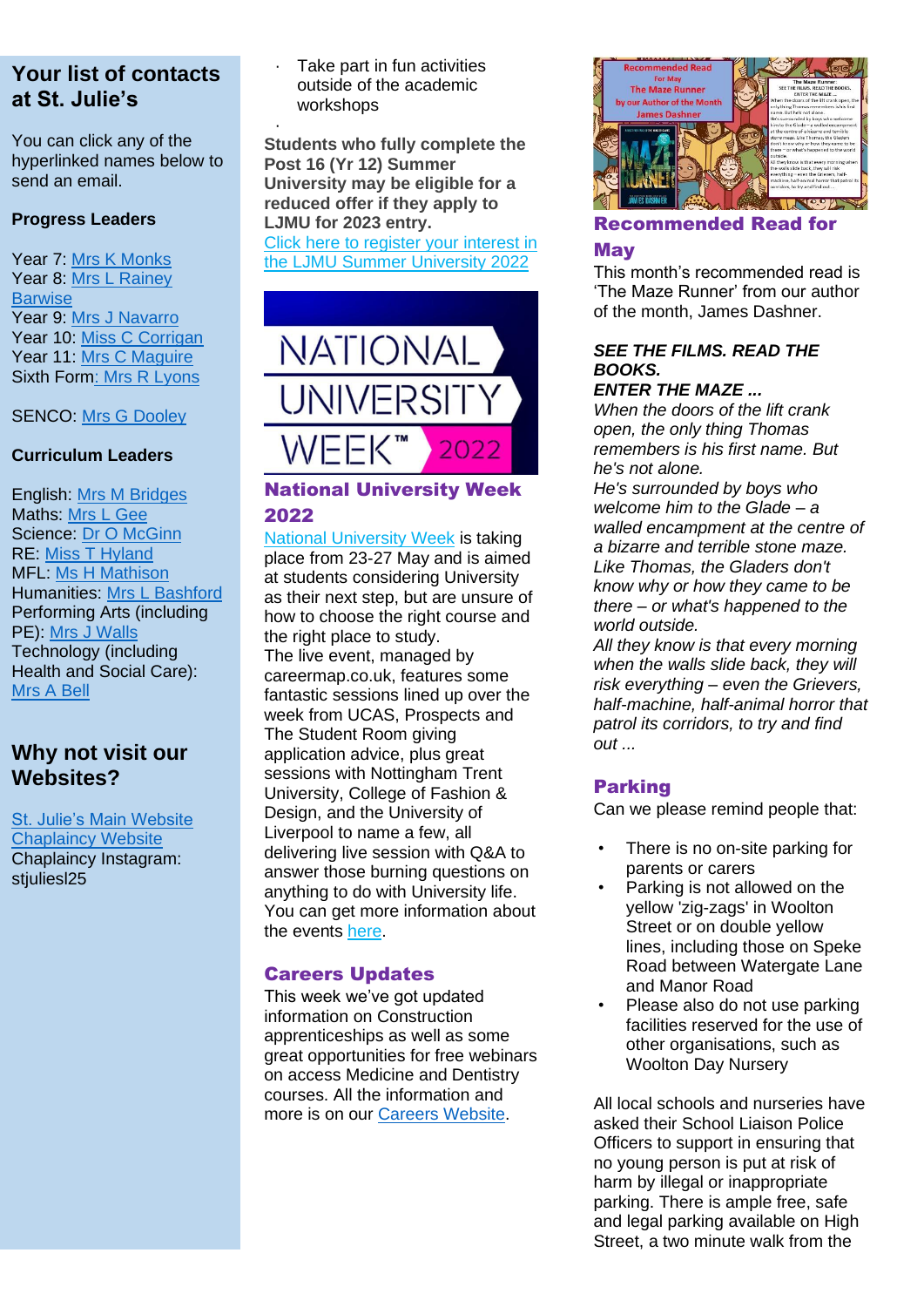You can click any of the hyperlinked names below to send an email.

#### **Progress Leaders**

Year 7: [Mrs K Monks](mailto:kmonks@stjulies.org.uk) Year 8: [Mrs L Rainey](mailto:lrainey@stjulies.org.uk)  **[Barwise](mailto:lrainey@stjulies.org.uk)** Year 9: [Mrs J Navarro](mailto:jnavarro@stjulies.org.uk) Year 10: [Miss C Corrigan](mailto:ccorrigan@stjulies.org.uk) Year 11: [Mrs C Maguire](mailto:cpeers@stjulies.org.uk) Sixth For[m: Mrs R Lyons](mailto:rkelly@stjulies.org.uk)

SENCO: [Mrs G Dooley](mailto:gdooley@stjulies.org.uk)

## **Curriculum Leaders**

English: [Mrs M Bridges](mailto:mbridges@stjulies.org.uk) Maths: [Mrs L Gee](mailto:lgee@stjulies.org.uk) Science: [Dr O McGinn](mailto:omcginn@stjulies.org.uk) RE: [Miss T Hyland](mailto:thyland@stjulies.org.uk) MFL [Ms H Mathison](mailto:hemathison@stjulies.org.uk) Humanities: [Mrs L Bashford](mailto:lbashford@stjulies.org.uk) Performing Arts (including PE): [Mrs J Walls](mailto:jwalls@stjulies.org.uk) Technology (including Health and Social Care): [Mrs](mailto:abell@stjulies.org.uk) A Bell

# **Why not visit our Websites?**

[St. Julie's Main Website](http://www.stjulies.org.uk/) **[Chaplaincy Website](http://chaplaincy.stjulies.org.uk/)** Chaplaincy Instagram: stiulies 25

school which pupils can reach without crossing any roads.



## SEND Support Helplines

Helplines for Settings and Families In response to the current coronavirus pandemic, Liverpool Local Authority's SEND Support Services would like to offer advice and support to our settings and families during this difficult time.

#### **SENISS Helpline: 07591837693**

If your child has special educational needs and you are wanting to know more on how to support their learning at home then please ring for professional advice, support or practical strategies. Monday: 1pm – 4pm, Wednesday: 9am – 4pm, Friday: 9am – 12pm Alternatively, you can email your concern to seniss@liverpool.gov.uk

#### **Educational Psychology Service Helpline: 0151 233 5978**

If you are concerned about your child's emotional wellbeing or managing their behaviour then please ring for professional advice, support or practical strategies. Monday to Friday: 9am – 4.30pm Alternatively, you can email your concern to

[epsadmin@liverpool.gov.uk](mailto:epsadmin@liverpool.gov.uk)

#### **ASD Training Team:**

07522800193/07515501854 Advice and strategies for families of children and young people with autism or social communication needs.

Monday to Friday: 9am – 12pm Alternatively, you can email your concern to

ASDtrainingteam@liverpool.gov.uk

**Children's Occupational Therapy Service**

Please contact the Children's https://learnliveuk.com/network-railsecondary-school-safetytalk/Occupational Therapist who is supporting the child for advice or alternatively for general enquiries please email chot@liverpool.gov.uk **Liverpool Sensory Service** Please contact the Sensory Specialist Teacher who is supporting the child for advice or alternatively for general enquiries please email

[sensoryservice@liverpool.gov.uk](mailto:sensoryservice@liverpool.gov.uk)

## Parent Chat Live

[Action for Children Parent Chat](https://parents.actionforchildren.org.uk/chat/) is a free and confidential live chat with a qualified parenting coach in the UK. Staff are there to talk about family life, caring for children or managing your wellbeing as a parent. The chat service is a safe space for a parent to share their concerns. There will be someone to listen, take time to understand a parent's situation, and work with the parent to find possible solutions. If appropriate, they may suggest ideas for where to get extra support.

## Liverpool Citizens Support Scheme

If you find yourself in crisis you can apply for support to get food and basic necessities for you and your family including gas and electric vouchers (urgent needs) and furniture and household essentials (home needs).

An emergency or crisis might be a fire or flood, or you have had to move due to violence or fear of violence, or you are leaving care or prison and need support to stay in the community. There are [more](http://media.stjulies.org.uk/newsletters/liverpoolcitizensupportscheme.pdf)  [details available here.](http://media.stjulies.org.uk/newsletters/liverpoolcitizensupportscheme.pdf)

## Domestic Abuse:

There is clear evidence that nationally and locally the frequency of incidences of domestic abuse have increased during periods of lockdown. If you or someone you know is suffering from domestic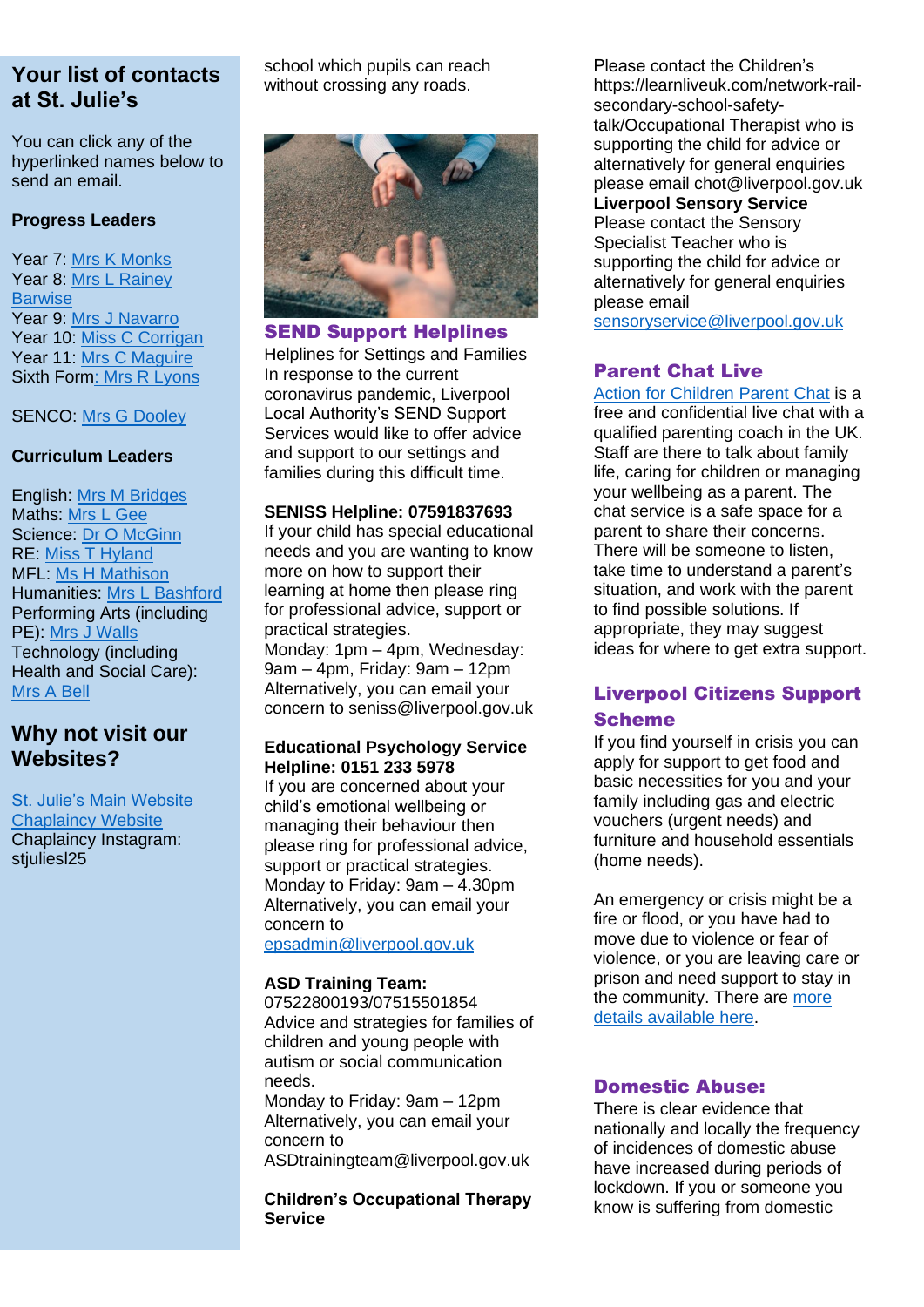You can click any of the hyperlinked names below to send an email.

#### **Progress Leaders**

Year 7: [Mrs K Monks](mailto:kmonks@stjulies.org.uk) Year 8: [Mrs L Rainey](mailto:lrainey@stjulies.org.uk)  **[Barwise](mailto:lrainey@stjulies.org.uk)** Year 9: [Mrs J Navarro](mailto:jnavarro@stjulies.org.uk) Year 10: [Miss C Corrigan](mailto:ccorrigan@stjulies.org.uk) Year 11: [Mrs C Maguire](mailto:cpeers@stjulies.org.uk) Sixth For[m: Mrs R Lyons](mailto:rkelly@stjulies.org.uk)

## SENCO: [Mrs G Dooley](mailto:gdooley@stjulies.org.uk)

#### **Curriculum Leaders**

English: [Mrs M Bridges](mailto:mbridges@stjulies.org.uk) Maths: [Mrs L Gee](mailto:lgee@stjulies.org.uk) Science: [Dr O McGinn](mailto:omcginn@stjulies.org.uk) RE: [Miss T Hyland](mailto:thyland@stjulies.org.uk) MFL: [Ms H Mathison](mailto:hemathison@stjulies.org.uk) Humanities: [Mrs L Bashford](mailto:lbashford@stjulies.org.uk) Performing Arts (including PE): [Mrs J Walls](mailto:jwalls@stjulies.org.uk) Technology (including Health and Social Care): [Mrs](mailto:abell@stjulies.org.uk) A Bell

# **Why not visit our Websites?**

[St. Julie's Main Website](http://www.stjulies.org.uk/) [Chaplaincy Website](http://chaplaincy.stjulies.org.uk/) Chaplaincy Instagram: stiulies 25

abuse then the following resources will be of use:

- Merseyside Police provide a range of [local and national](https://www.merseyside.police.uk/advice/advice-and-information/daa/domestic-abuse/support-helplines/)  [helplines,](https://www.merseyside.police.uk/advice/advice-and-information/daa/domestic-abuse/support-helplines/) including a vital resource for adults ['#It's](https://www.merseyside.police.uk/SysSiteAssets/foi-media/merseyside/other_information/domestic_absue_advice_and_guidance_booklet.pdf)  [abuse'.](https://www.merseyside.police.uk/SysSiteAssets/foi-media/merseyside/other_information/domestic_absue_advice_and_guidance_booklet.pdf)
- The [Bright Sky app i](https://www.hestia.org/brightsky)s an excellent resource for victims of domestic abuse.
- The [Hideout r](https://thehideout.org.uk/)esources provide support for children who have witnessed or suffered from domestic abuse

Members of the Safeguarding Team are in school every day during lockdown and can be contacted in the usual way, with the [safeguarding@stjulies.org.uk](mailto:safeguarding@stjulies.org.uk) email address being the best way to make contact out of hours.

## Mental Well-being Support

Children and young people, parents and carers in crisis can call the **[Alder Hey](https://liverpoolcamhs.us12.list-manage.com/track/click?u=29d06172a566a7a062c8c4b01&id=56a6387968&e=0492b55394) CAMHS [crisis care](https://liverpoolcamhs.us12.list-manage.com/track/click?u=29d06172a566a7a062c8c4b01&id=aadc5bd72c&e=0492b55394) line** 24 hours a day, seven days a week on 0151 293 3577 or freephone 0808 196 3550 They should only present to Accident Emergency Department if they need medical treatment or are struggling to keep themselves safe in the immediate moment.

**Anxiety UK –** Charity providing support if you have been diagnosed with anxiety **Phone: 03444 775 774 (mon to Fri 9.30am-5.30pm)**

**CALM –** Campaign against living Miserably, for Men ages 15-35 **Phone: 0800 58 58 58 (daily 5pmmidnight)**

**Mental Health Foundation** – support for mental health concerns **<https://www.mentalhealth.org.uk/>**

**MIND** – Meeting mental health needs **Phone: 0300 123 3393 (Mon-Fri, 9.00am-6.00pm)**

**No Panic** – support line for panic attacks and OCD

#### **Phone: 0844967 4848 (daily 10.00am-10.00pm)**

#### **Give Us A Shout** Immediate support by text for people

of all ages. <https://giveusashout.org/> **Text 'SHOUT' to 85258**

**PAPYRUS** – Suicide prevention team **Phone:0800 068 4141 (mon – Fri, 10.00am – 5.00pm, 7.00pm - 10.00pm, weekends, 2.00pm-5.00pm)**

**Rethink Mental Illness** – supporting mental health all ages. **Phone:0300 5000 927 (Mon -Fri, 9.30am-4.00pm)**

**Samaritans** – supporting those experiencing feelings of despair **Phone: 116 123 (free 24 hour helpline)**

## Kooth Guidance for Adults

Kooth is a free, online self-referral counselling service for young people that has had some really positive feedback. The guide for adults, [available here,](https://www.stjulies.org.uk/uploads/File/2020/Kooth-FAQs_Adults.pdf) gives more information about the kinds of services that young people can access and explains about how the system works.

## Covid Reporting

Please continue to review the [information sent out each week in](https://media.stjulies.org.uk/newsletters/covid19reporting.pdf)  [the bulletin](https://media.stjulies.org.uk/newsletters/covid19reporting.pdf) with regard to the importance of notifying school immediately if your child tests positive for COVID-19. Please continue to contact school in any of the normal ways - the main switchboard (0151 428 6421) during working hours; or [reception@stjulies.org.uk](mailto:reception@stjulies.org.uk) or

safeguarding@stiulies.org.uk for out of hours notifications. School have taken all reasonable steps to raise awareness of this. Thank you.

## Microsoft Office 365

## **Licencing**

All students at St. Julie's are licenced to install the Microsoft Office 365 suite on up to five computers at home at no cost. You can find out more about how to